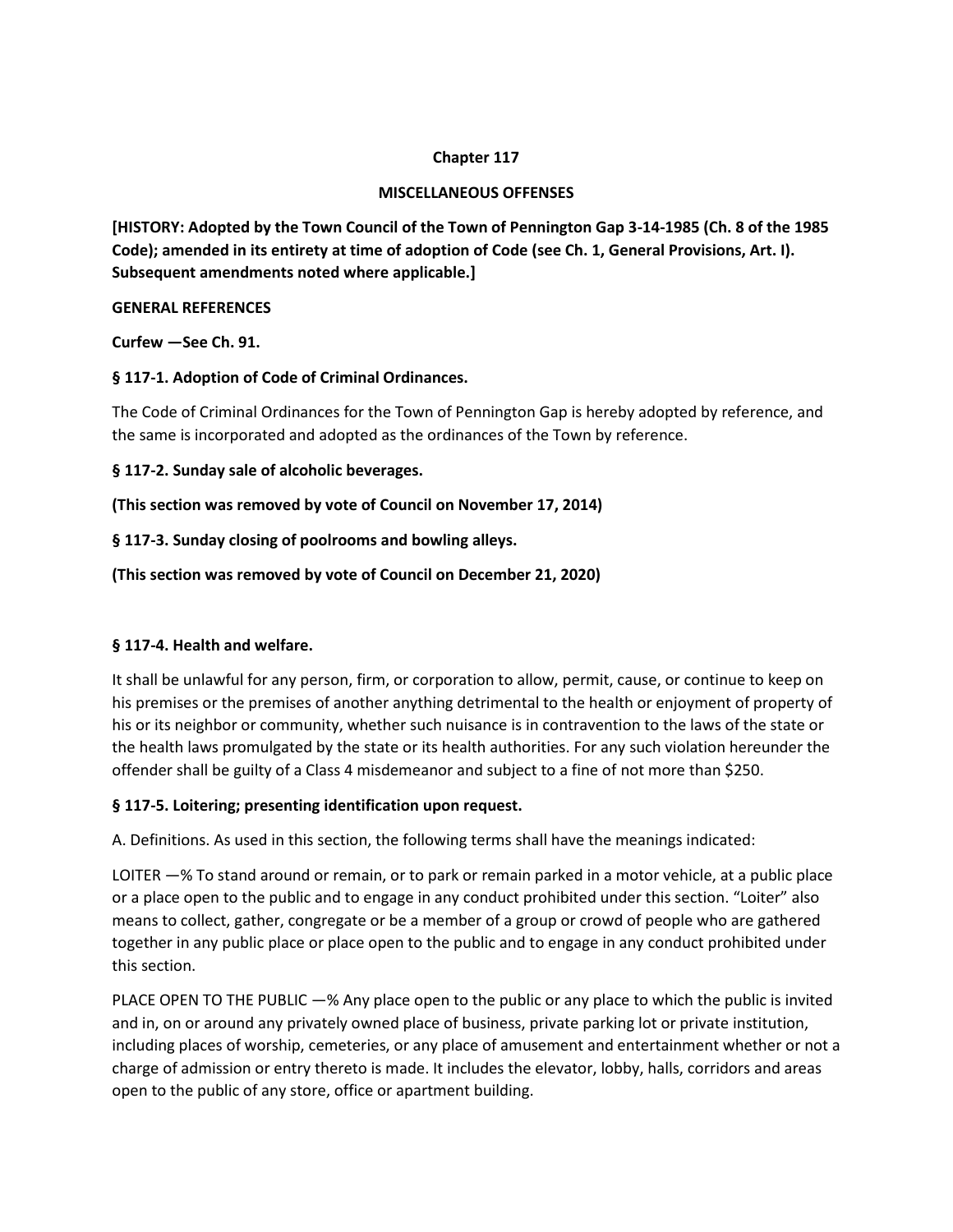PUBLIC PLACE —% Any public street, road, or highway, alley, land, sidewalk, crosswalk or other public way, or any public resort; place of amusement, park, playground, public building or grounds appurtenant thereto, school building or school grounds, public parking lot or any vacant lot.

B. Prohibited conduct.

(1) It shall be unlawful for any person to loiter at, or on or in a public place or a place open to the public in such a manner:

(a) As to interfere with, impede or hinder the free passage of pedestrian or vehicular traffic; or

(b) As to interfere with, obstruct, harass, curse, or threaten or do physical harm to another member or members of the public; or

(c) As to threaten or do physical harm to the property of another member or members of the public; or

(d) That, by works, acts or other conduct, it is clear that there is a present danger of a breach of the peace or disorderly conduct.

(2) It shall be unlawful for any person to loiter as defined in Subsection A at a public place or place open to the public and to fail to obey the direction of a uniformed police officer or the direction of a properly identified police officer not in uniform to move on, when not to obey such direction shall endanger the public peace.

C. Identification. It shall be unlawful for any person at a public place or place open to the public to refuse to identify himself by name and address at the request of a uniformed police officer or of a properly identified police officer not in uniform, if the surrounding circumstances are such as to indicate to a reasonable person that the public safety requires such identification.

D. Lawful assembly. Nothing herein shall be construed to prohibit orderly picketing or other lawful assembly.

E. Penalties. Any person violating any of the provisions herein shall be deemed guilty and subject to a fine not in excess of \$500.

# **§ 117-6. Loitering by minors.**

# **(Removed by Council vote on December 21, 2020)**

# **§ 117-7. Begging on streets.**

Any person who shall present to any person in the Town of Pennington Gap any paper, the import of which is that he or she is maimed or otherwise unable to support himself or herself by honest work, or who shall, without such paper, exhibit, expose or otherwise state that he or she is maimed and disabled to work, or in any manner of this kind work upon the sympathies of any person in this Town, may be required, before he or she shall continue to beg for alms, to obtain from some practicing physician of this Town a certificate to the effect that he or she is in a physical state or disability as claimed. Any person who shall fail to secure such certificate as provided for herein, after being duly notified that such is required, shall, upon continuing to beg and conviction thereof, be guilty of a Class 4 misdemeanor and subject to a fine of not more than \$250.